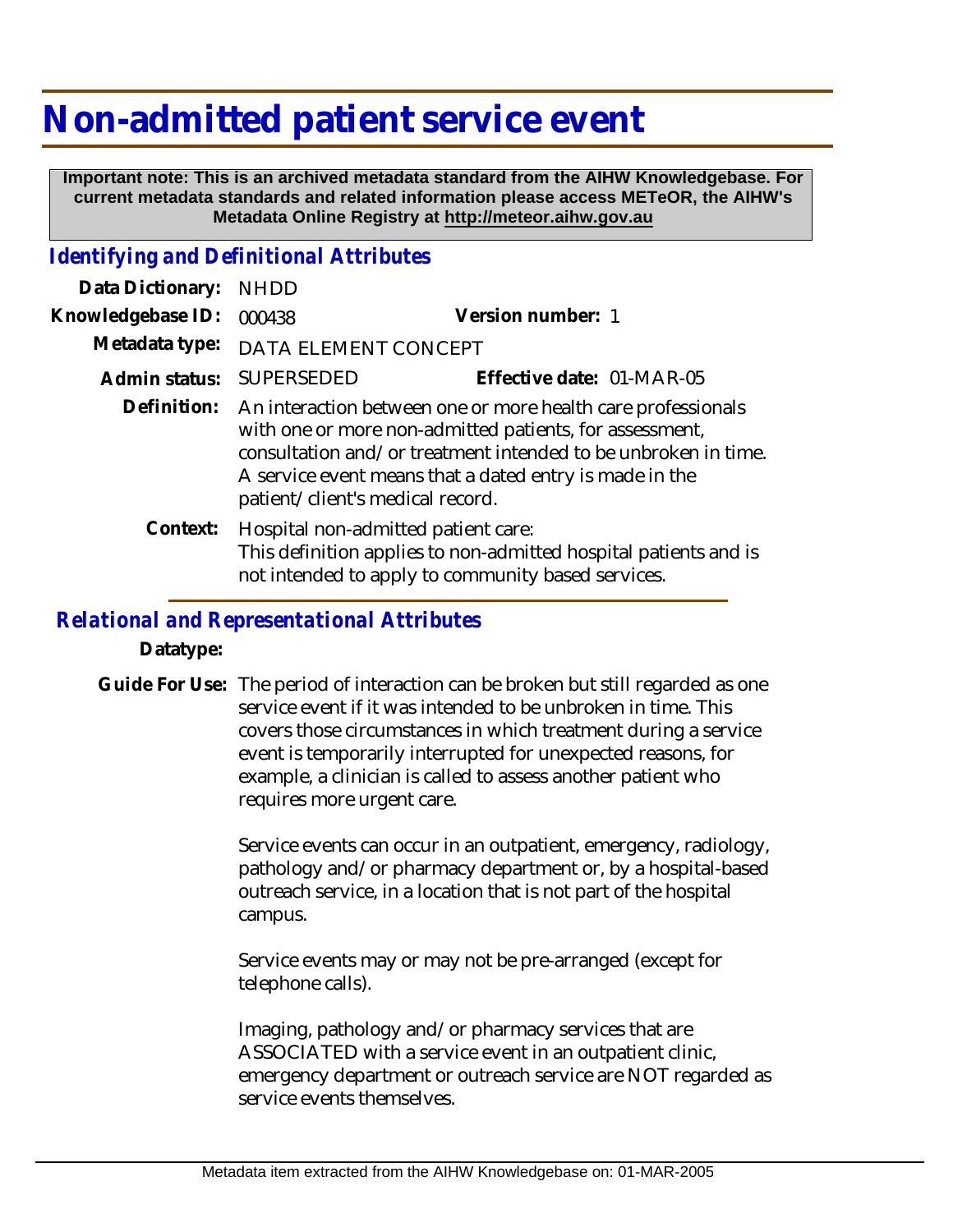Imaging, pathology or pharmacy services provided INDEPENDENT of a service event in an outpatient clinic, emergency department or outreach service are regarded as individual service events.

Service events delivered via a telephone call are included if

- they are a substitute for a face-to-face service event, and
- they are pre-arranged, and

- a record of the service event is included in the patient's medical record.

Service events include when the patient is participating via a video link (telemedicine). A service event can be counted at each site participating via the video link.

If a carer/relative accompanies a patient during a service event, this is not considered to be a service event for the carer/relative, provided that the carer/relative is not a patient in their own right for the service contact.

Where both are patients, it is considered that service events have been provided for the person(s) in whose medical record the service event is noted.

A service event is regarded as having occurred when a consultation occurs between their carer/relative and a service provider at an appointment when the patient is not present, provided that the carer/relative is not a patient in their own right for the service contact. Where both are patients, it is considered that service events have been provided for the person(s) in whose medical record the service event is noted.

A service event is regarded as having occurred for each patient who attends a group session such as an antenatal class.

Outpatient department services provided to admitted patients are not regarded as service events.

Work-related services provided in clinics for staff are not service events.

#### Definitions:

An emergency department provides triage, assessment, care and/or treatment for patients suffering from medical condition/s